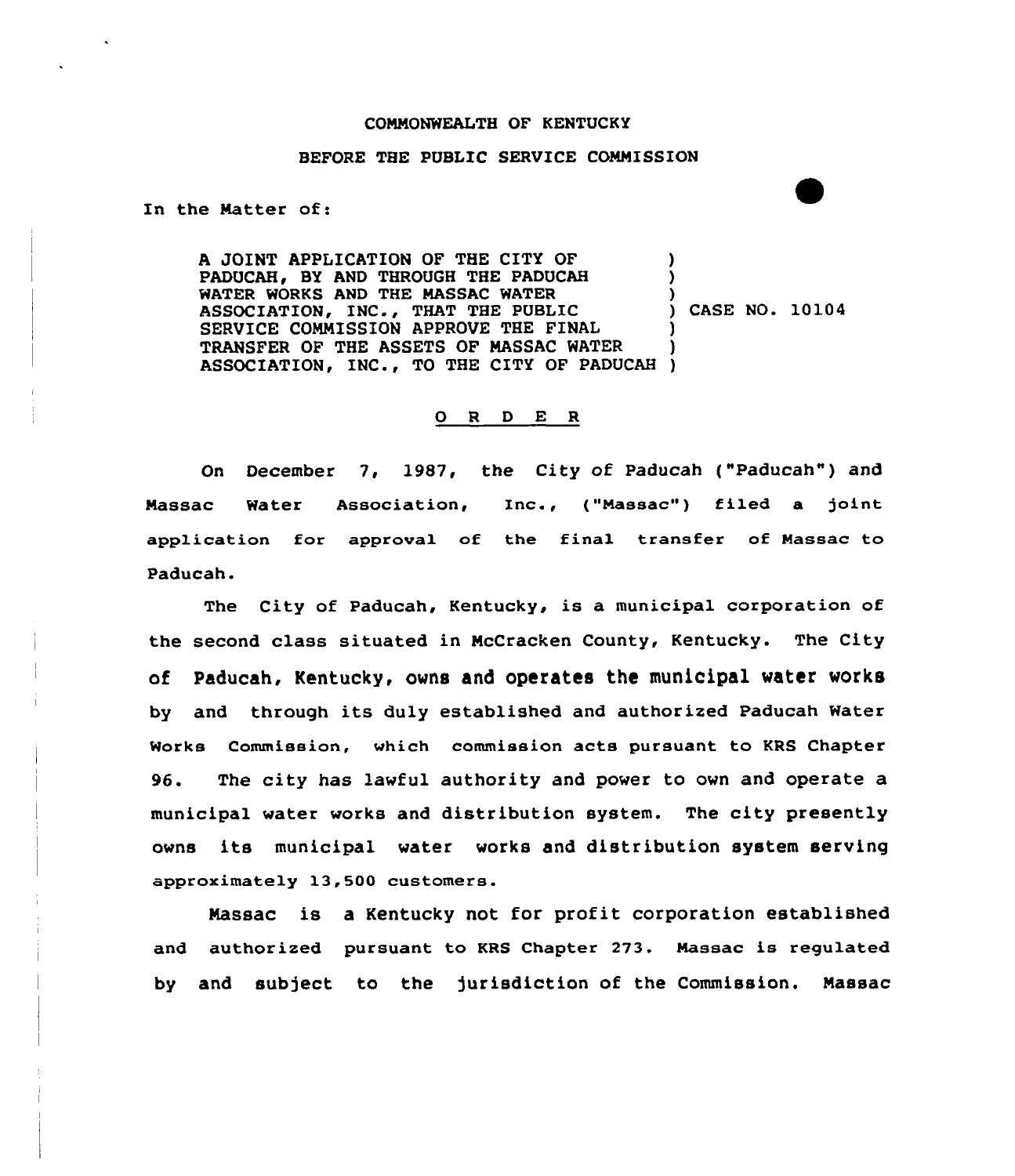presently serves approximately 402 customers in and near Paducah in the NcCracken County area.

On or about November 12, 19B5, the Paducah Water Works entered into a lease agreement with Nassac wherein the Paducah water works leased from Nassac its entire water distribution system consisting of all assets, rights, and privileges of every nature and wheresoever situated. The term of the lease agreement was to commence in January 1985 and terminate in January 2116 or upon the final retirement of a debt of Nassac to Farmers Home Association ("FmHA") by reason of a loan dated April 27, 1976, in the original amount of \$514,000, whichever occurred first.

Simultaneously with the execution of the aforesaid lease agreement, the Paducah Water Works and Nassac executed an option to purchase agreement. In this option to purchase agreement, Nassac granted to the Paducah water works an exclusive option of purchasing the entire Nassac water system, including all assets, rights and privileges of every nature and wheresoever situated for the sum of  $$1.00.$ 

Prior to the execution of the lease and option to purchase agreement, the proposal was submitted to the Commission. On September 17, 1984, Massac and Paducah Water Works filed a joint application requesting apprcval by the Commission of the execution of the agreements. which application was docketed in Case No. 9141, Xn The Natter Of The Application Of Nassac Water Association And The City Of Paducah For Approval Of Lease-Purchase Agreement. On December 14, 1984, the Commission entered an Order approving the lease and option to purchase agreements.

 $-2-$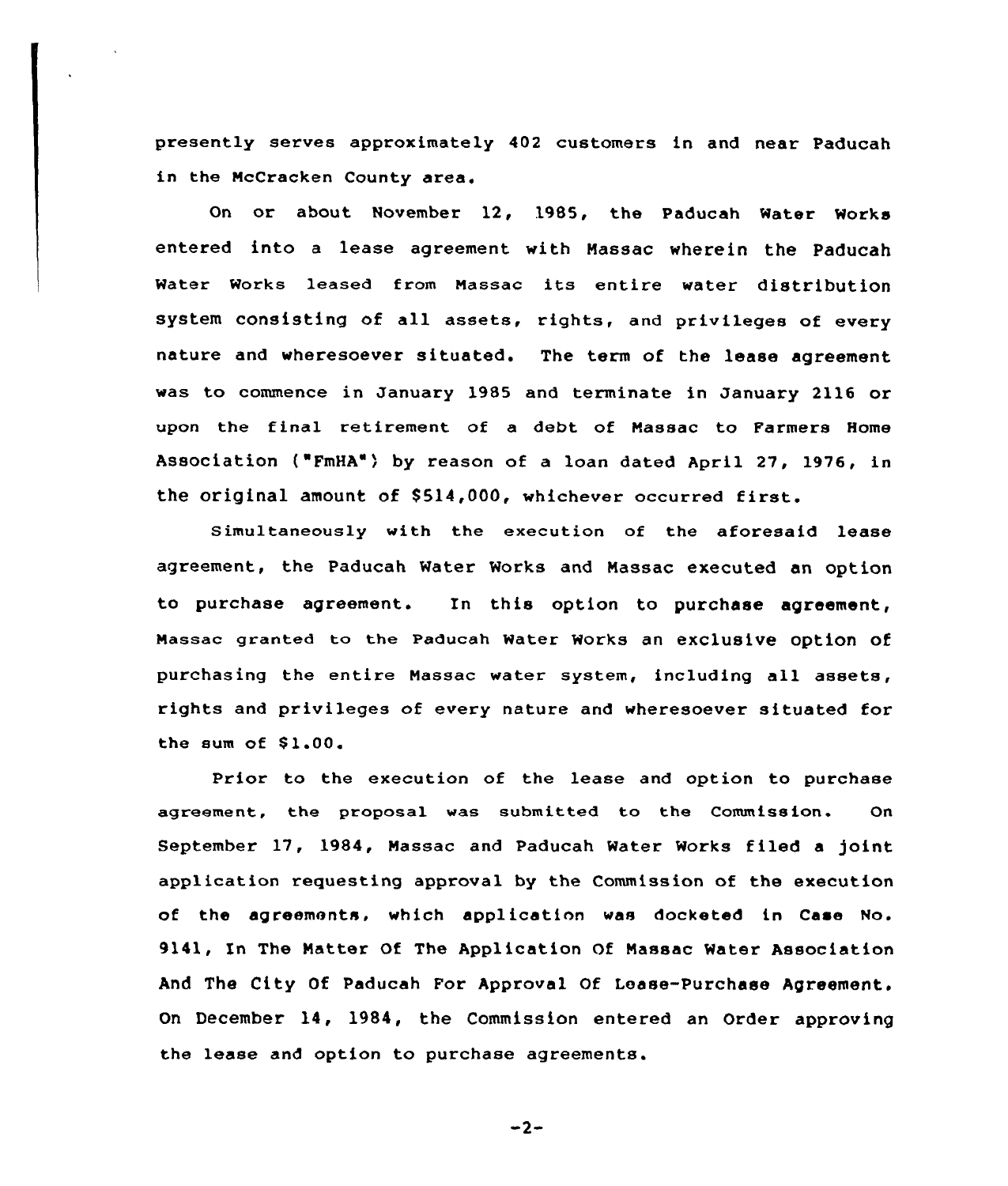At the time of the execution of the lease agreement and option to purchase agreement, there vas outstanding a loan of Nassac with FmHA. This loan was evidenced by a promissory note executed by Massac to FmHA on April 27, 1976, in the original sum of \$ 514,000, and additionally, by other collateral documents vherein FmRA acquired lien interests against the property of Nassac as security for the payment of the note. Pursuant to the loan documents between Nassac and FmHA, consummation of the aforesaid lease agreement was subject to the consent and approval of FmHA. Additionally, pursuant to the Commission Order of December 14, 1985, the Commission required the approval of FmHA.

÷

On or about the time of the execution of the lease and option to purchase, the unpaid and outstanding sum due on Nassac's indebtedness to FmHA was well in excess of \$450,000. From and after the date of execution of the lease agreement and option to purchase agreement, the Paducah water works paid and satisfied all monthly payments as the same became due in the manner as prescribed in the aforesaid promissory note. Subsequently, FmHA notified Paducah Water Works of a newly conceived discount purchase program wherein Paducah water works was given an opportunity to purchase the Nassac indebtedness to FmHA at, a substantial discount. By reason of the substantial discount offered by FmHA, paducah water works elected to participate in the program and purchase the indebtednesa. Funds to purchase the indebtedness were obtained from Paducah Water Works' general revenue fund. On August 18, )987, the Paducah Water Works

 $-3-$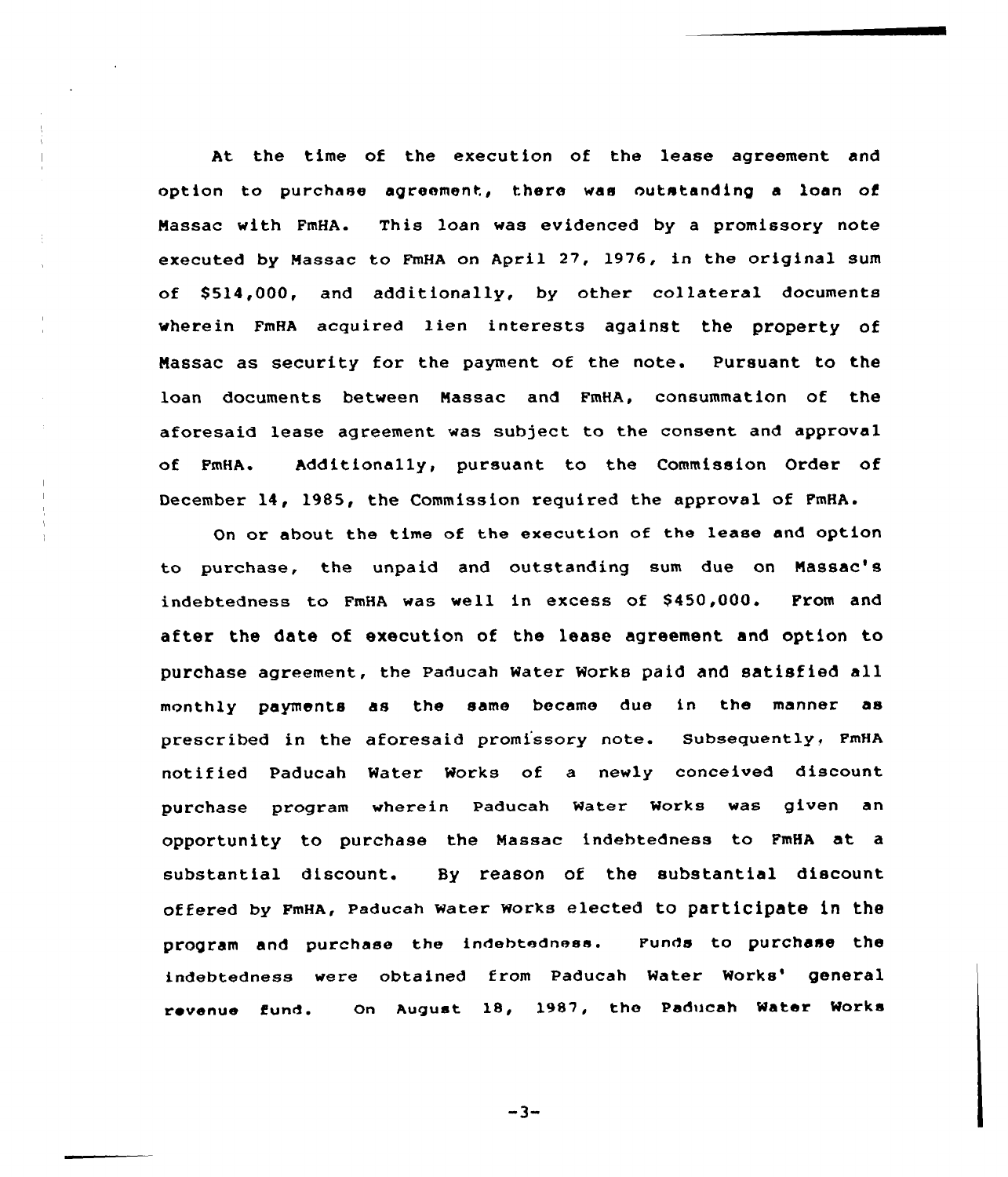tendered to FmHA the sum of \$'163,4Q7.07 as full payment on the indebtedness.

In light of the full satisfaction of the PmHA loan, and in accordance with its rights as evidenced in the option to purchase agreement, the Paducah Water Works exercised its right to purchase the real and personal property of Massac by giving to Massac written notice of its intent to purchase. Said written notice was received by Nassac within the time period as prescribed by the option to purchase agreement. As required by the order of the Commission dated December 14, 19S5, the ]oint applicants now desire to obtain appxoval from the Commission xegarding the final consummation of sale and transfer of all property of Massac to the Paducah Water Works.

After review of the record, the Commission finds that the terms of the Order dated Decembex 14, 1985, have been met, that Paducah is willing to purchase Massac, and has the technical, financial and managerial ability to operate it, and that the transfer should be approved.

IT IS ORDERED that the transfex of Massac to Paducah is approved and that Massac shall file its 1987 Annual Report and all )ournal entries related to the transfer.

-4-